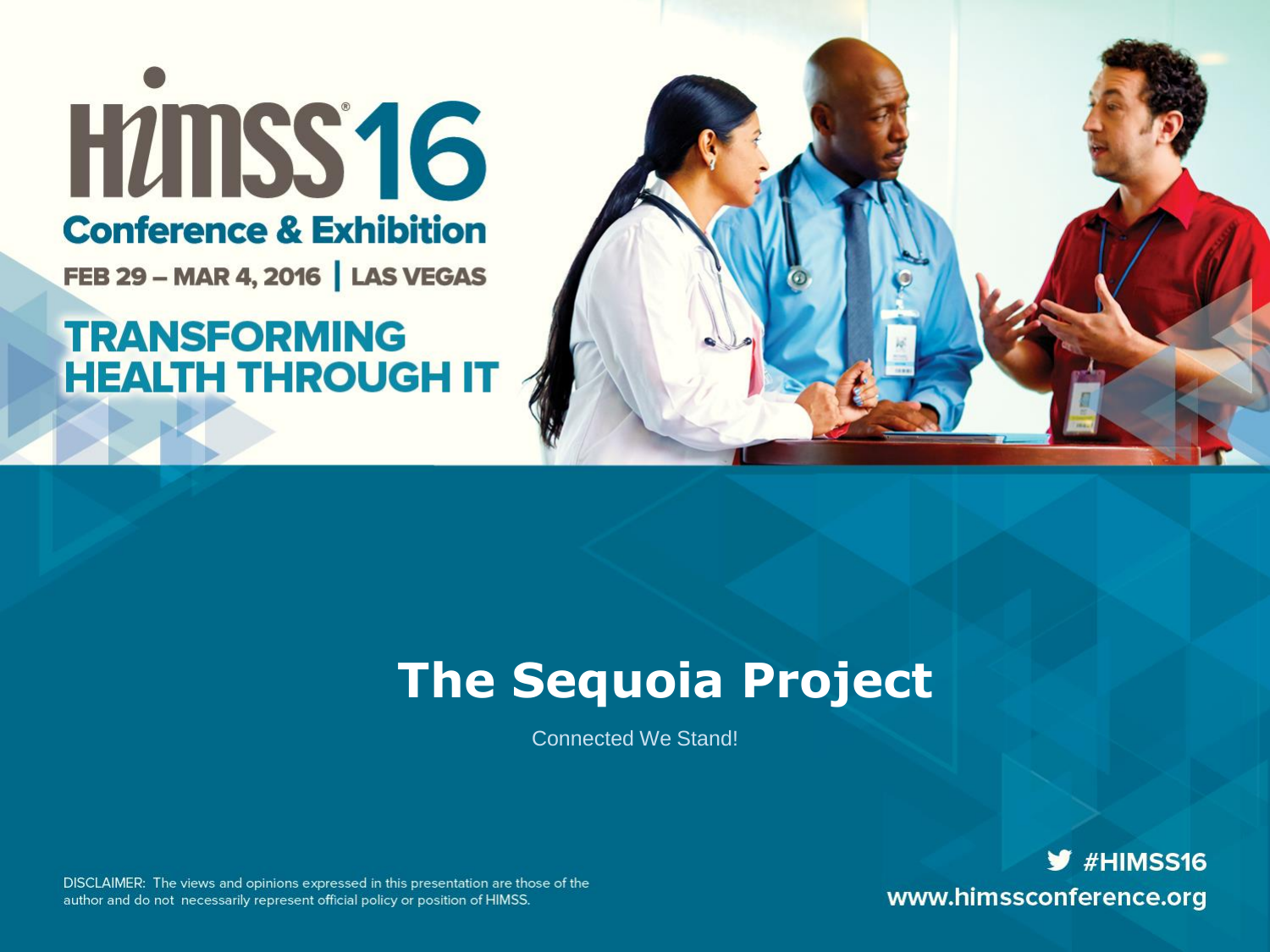

# **Meet The Sequoia Project**

### Why "The Sequoia Project"?

- Sequoia trees are among the most enduring, massive living things.
- An interconnected root system allows individual trees to support each other, making the entire system stronger.

**A thriving health IT community requires interconnected organizations working together for the benefit of all.** 

**Connected We Stand.** 

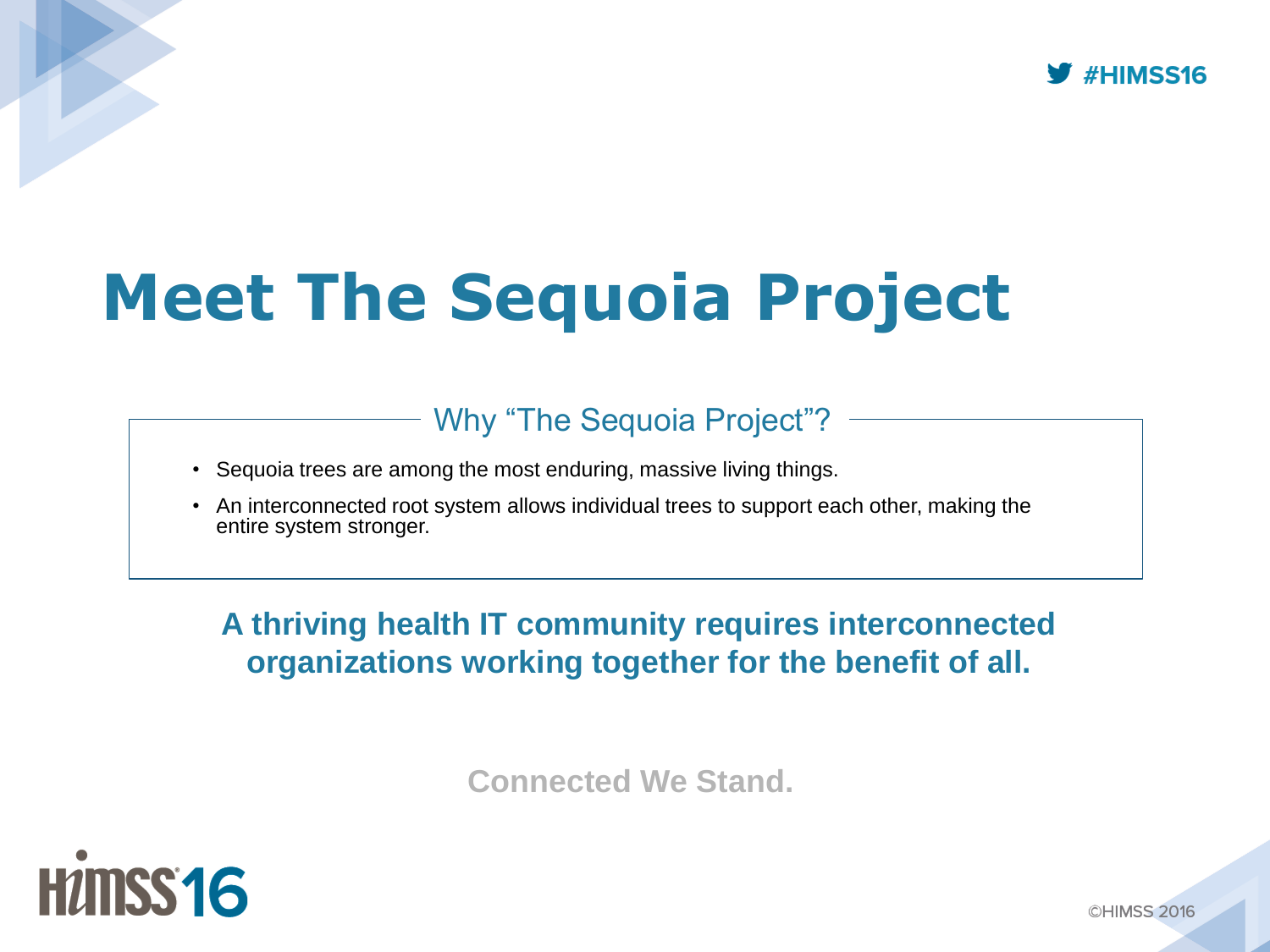

### **The Sequoia Project's Role**

The Sequoia Project is a trusted, independent convener of industry and government

We work to address the challenges of secure, interoperable nationwide health data sharing.

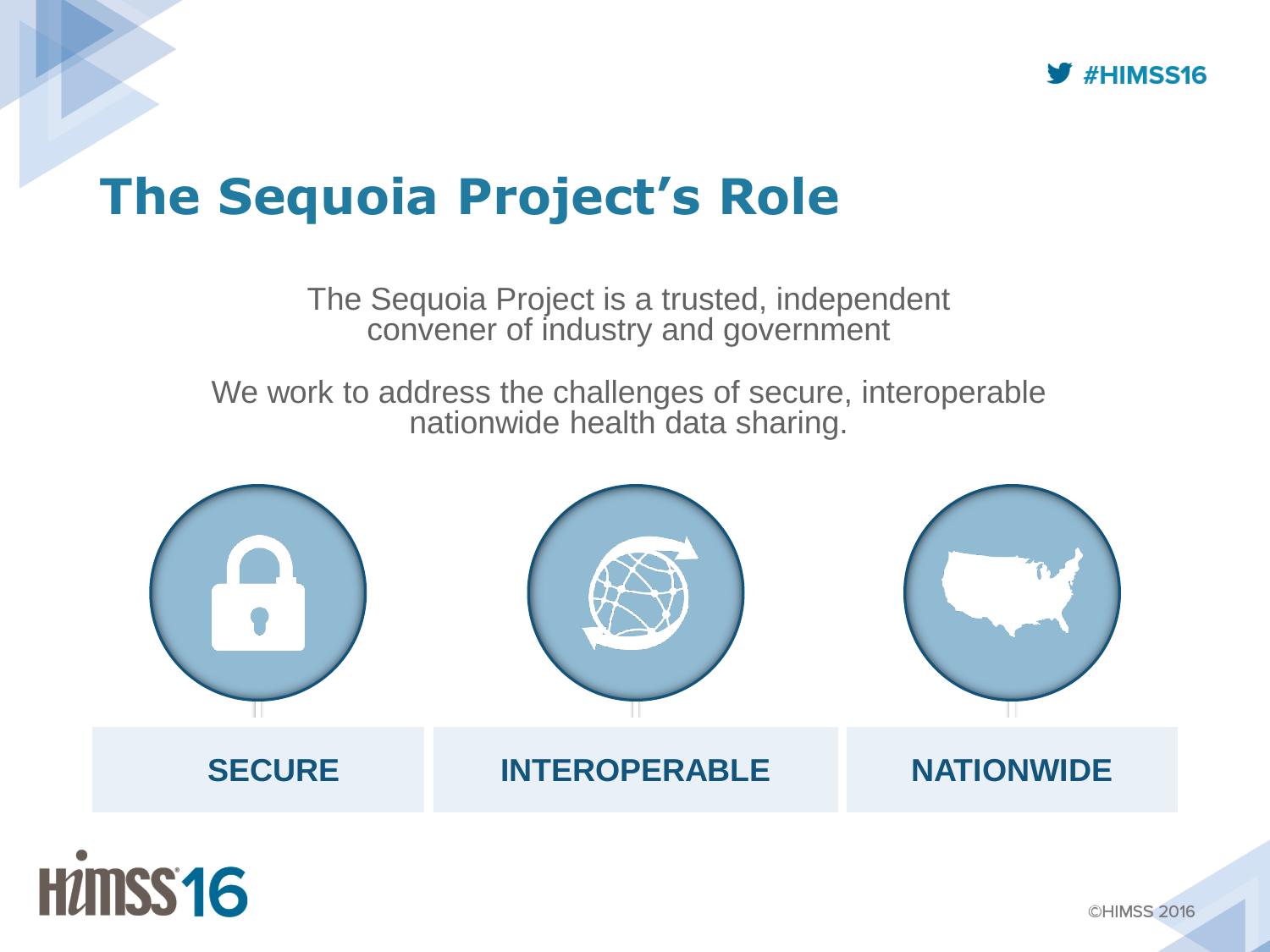

## **Current Sequoia Project Initiatives**

**eHealth Exchange** 

The **eHealth Exchange** is the largest and fastest growing health data sharing network in America.



**Carequality** facilitates consensus on a standardized, national-level interoperability framework to link all data sharing networks from across the entire healthcare ecosystem.

# **RSNA** Image Share

HUINSS<sub>16</sub>

**RSNA Image Share Validation Program** is an interoperability testing program to enable seamless sharing of medical images.

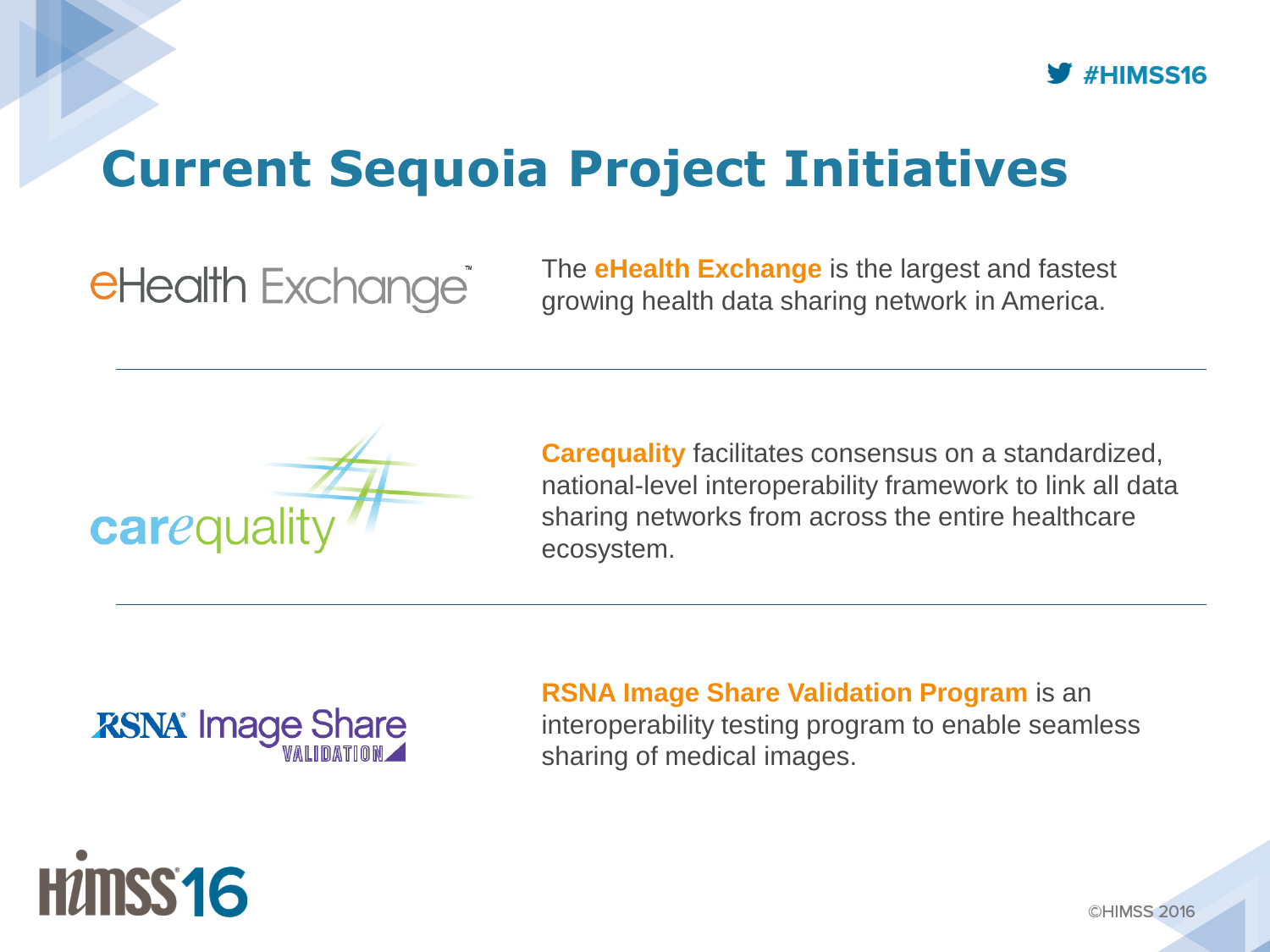

## **Largest Health Data Sharing Network in the U.S.**

Today, the **eHealth Exchange** connects:

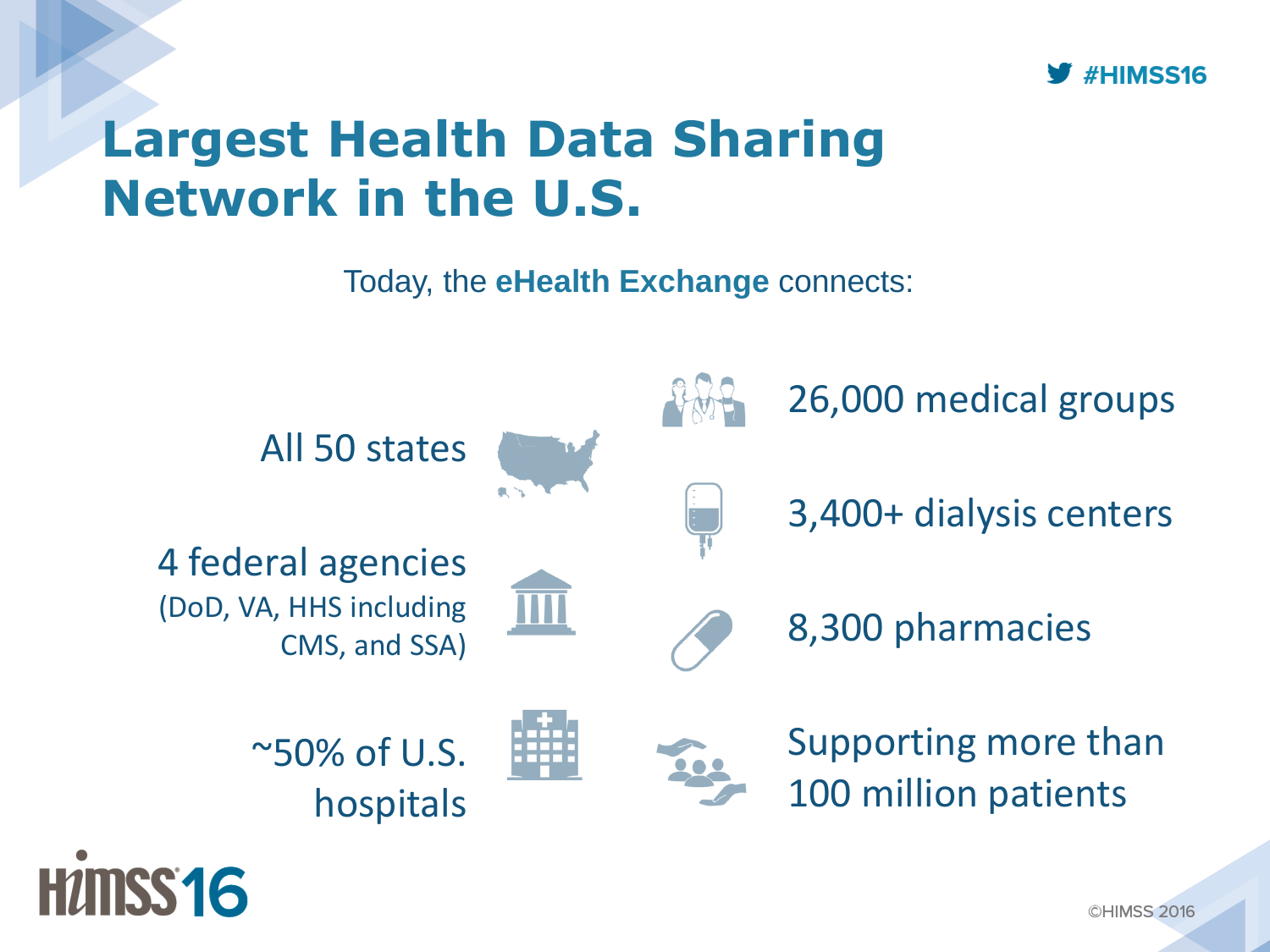

# **Carequality Interoperability Framework**

A Comprehensive Framework to Unite Healthcare



**Common rules of the road:** In order for the varied participants to trust each other with health information, everyone needs to have a legal obligation to abide by the same rules.



**Well-defined technical specs:** Shared rules are not enough; clear standards must be laid out in an implementation guide that all implementers can follow and be validated against.



**A participant directory:** To connect using the common standards, systems must know the addresses and roles of each participant.



CHIMSS 2016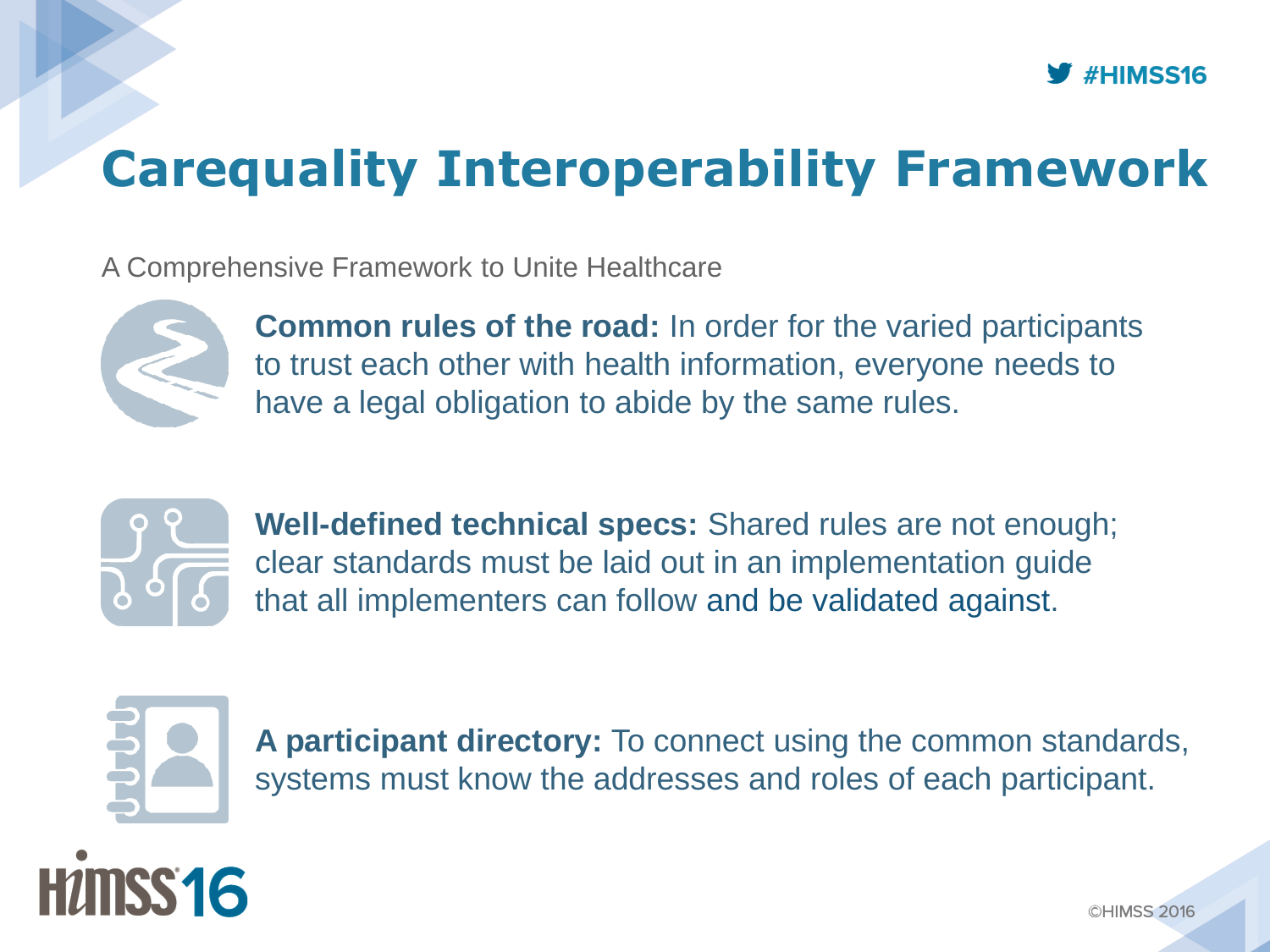

## **RSNA Image Share Validation**



#### **What is a Validation Program?**

- Tests compliance of vendor systems
- Builds on successful RSNA Image Share program
- Encourages adoption of image sharing capabilities
- Standards-based interoperability spurs innovation



### **Benefits for Patient & Providers**

- Improves patient provider communication
- Engages patients in their care
- Improves efficiency
- Reduces costs
- Enhances quality of care

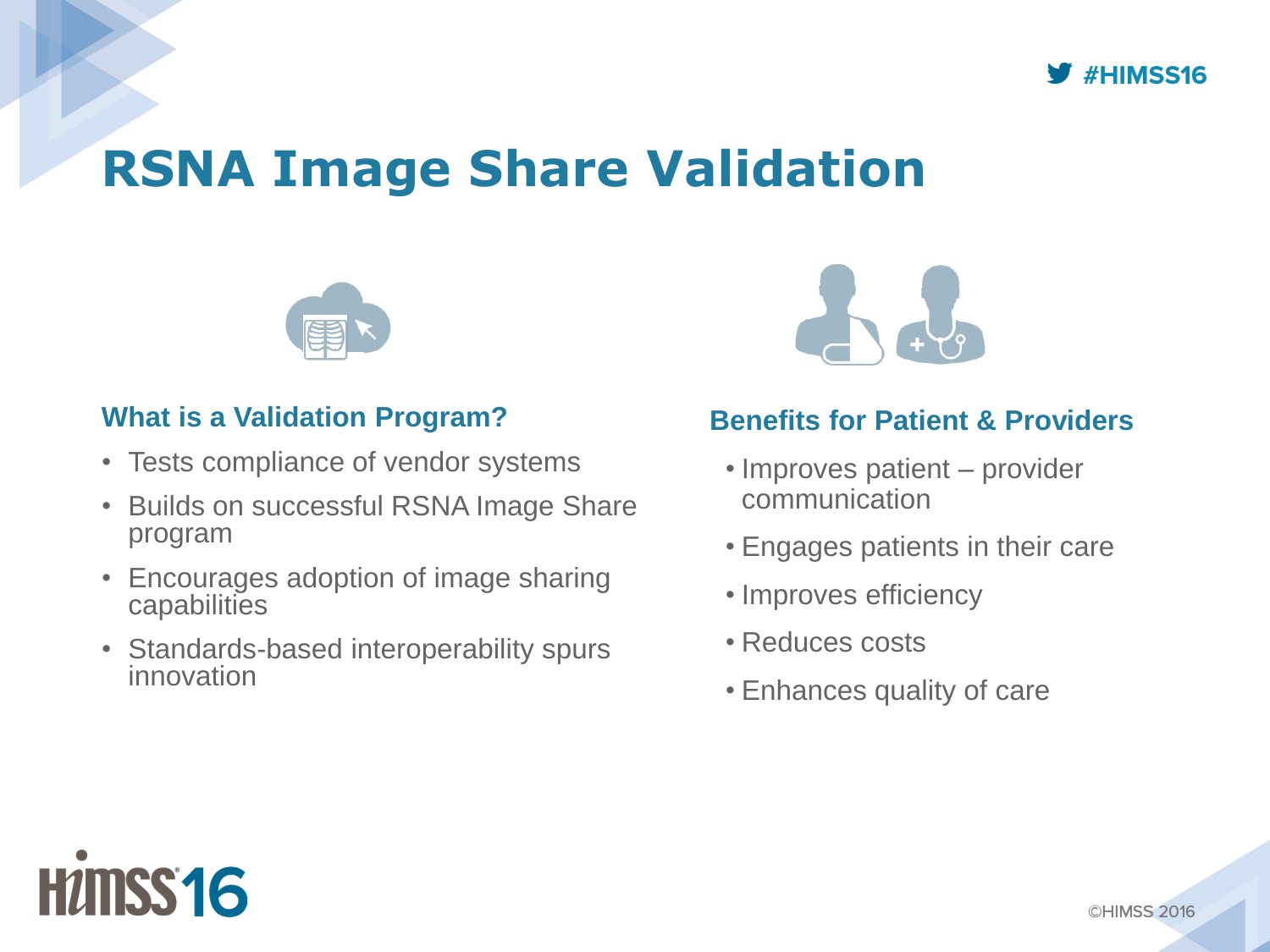

### **Moving From Pockets of Interoperability to Seamless Interoperability Nationally**

### **Successes**

- Growing pockets of interoperability
- Enhanced care coordination is saving lives and money
- Accountable care and customer demand will fuel data sharing

### **Challenges**

- Still striving for a nationwide exchange
- Exchanges need to get faster
- Need to improve format and usefulness of data
- Difficulties in patient identity matching and accuracy

# HUIISS16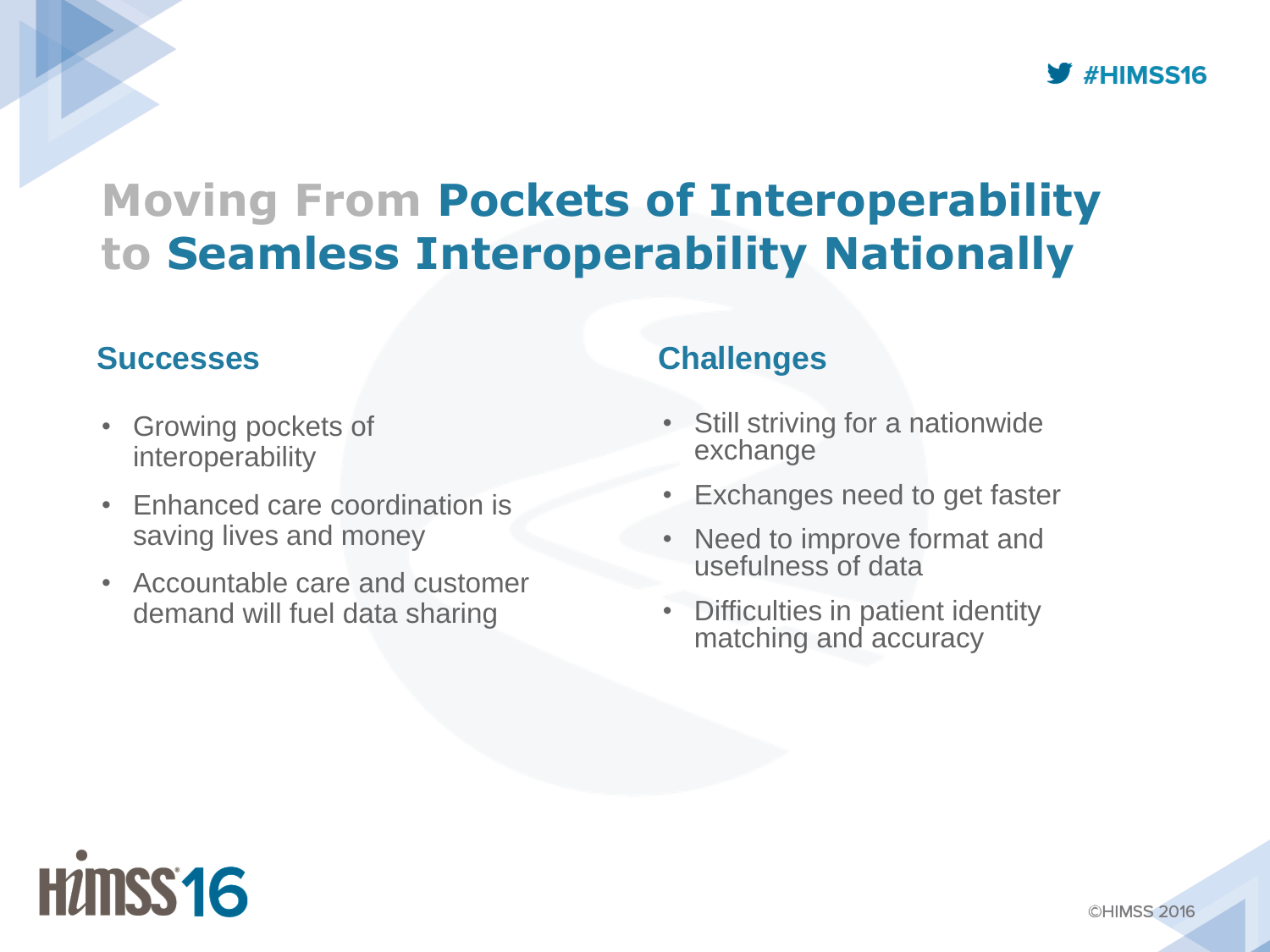

# **Improving Patient Identity Management**

sequoia

### **A Framework for Cross-Organizational Patient Identity Management**

- Intermountain / CCC case study
- Patient matching maturity model
- Minimal acceptable patient matching practices

### **Program Timeline**

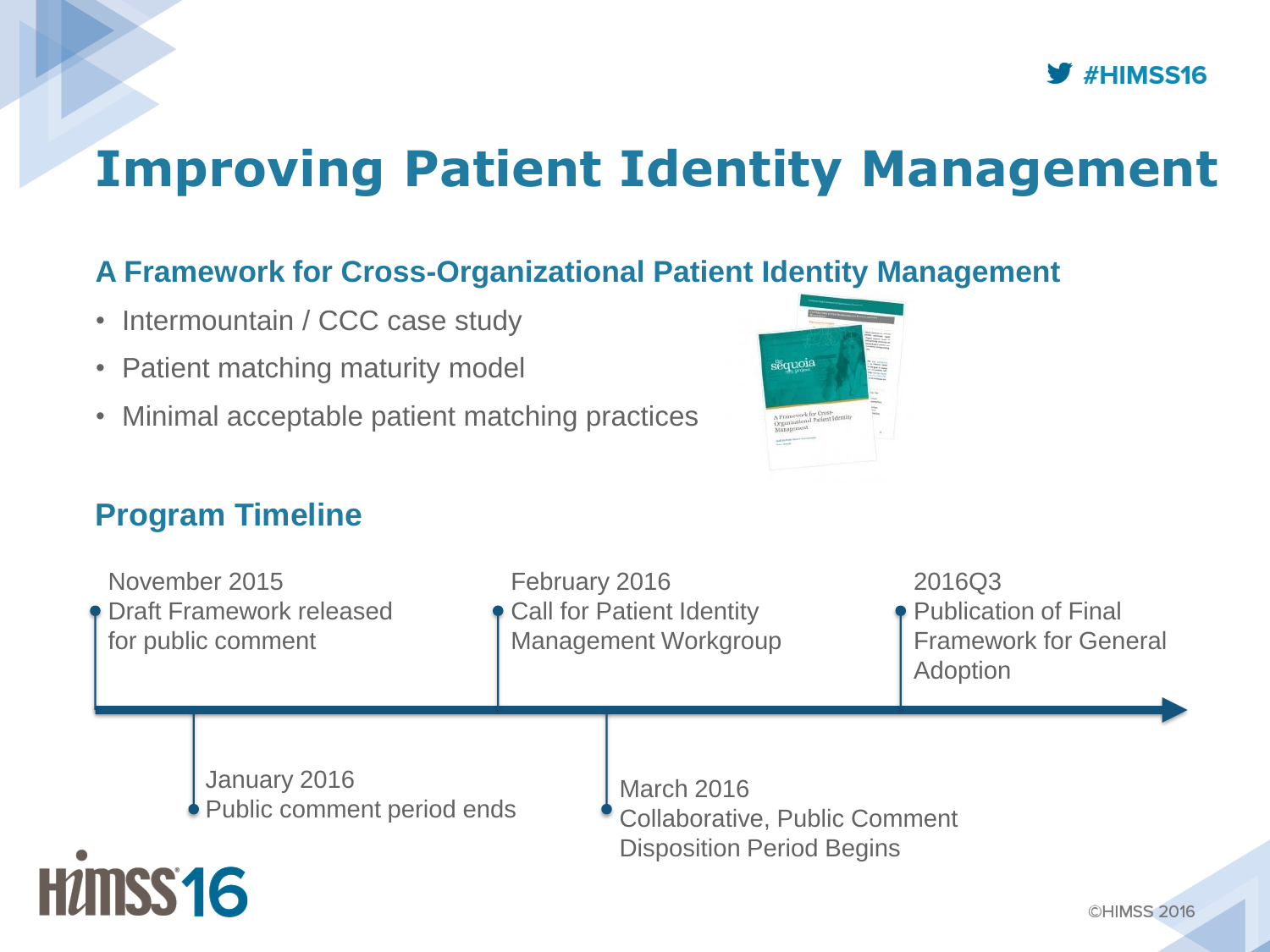

### **Engaging Patients in Their Own Care**

#### **eHealth Exchange's PHR Pilot**

- Breakthrough use of the eHealth Exchange for individual consumers
- PHR use case
- Policy requirements
- Technical requirements
- Functional requirements

#### **Personal Heath Records (PHR)**

PHR systems capture health data entered by individuals and provide information related to the care of those individuals.

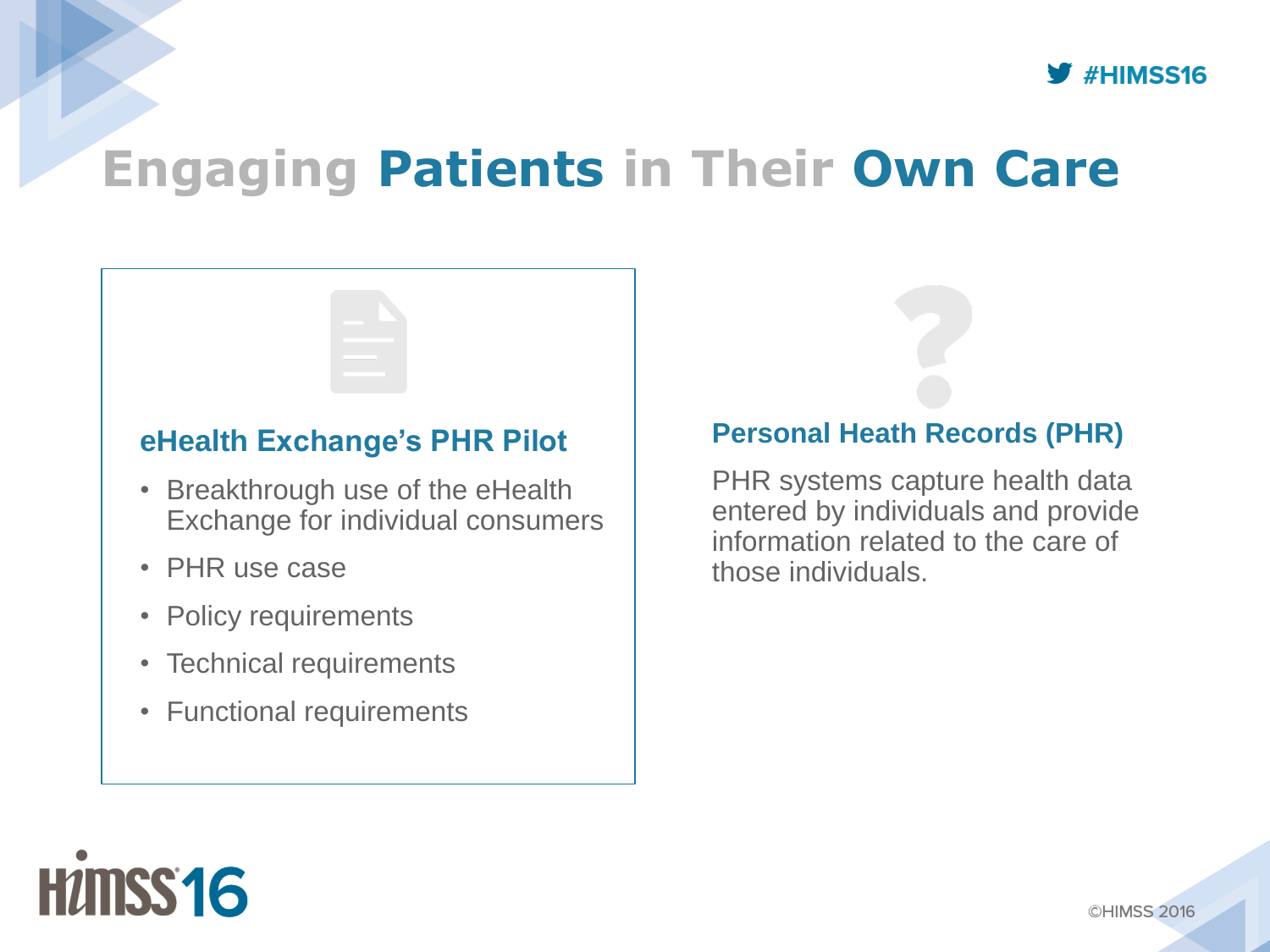

# **Testing for Compliance for Simple, Continuous Exchange**

#### **Content Testing Pilot**

**Goal:** To improve implementation of health data sharing through more rigorous testing and guidance at the content level

#### **Strategy:**

- Build upon the C-CDA content requirements
- Add additional content requirements from the Transitions of Care Implementation guidance published by HL7®.
- Define the Continuity of Care Document (CCD)
- Detail testing methodology and scenarios to be required

*eHealth Exchange supports the content requirements and specifications defined within the 2014 Edition Meaningful Use program*

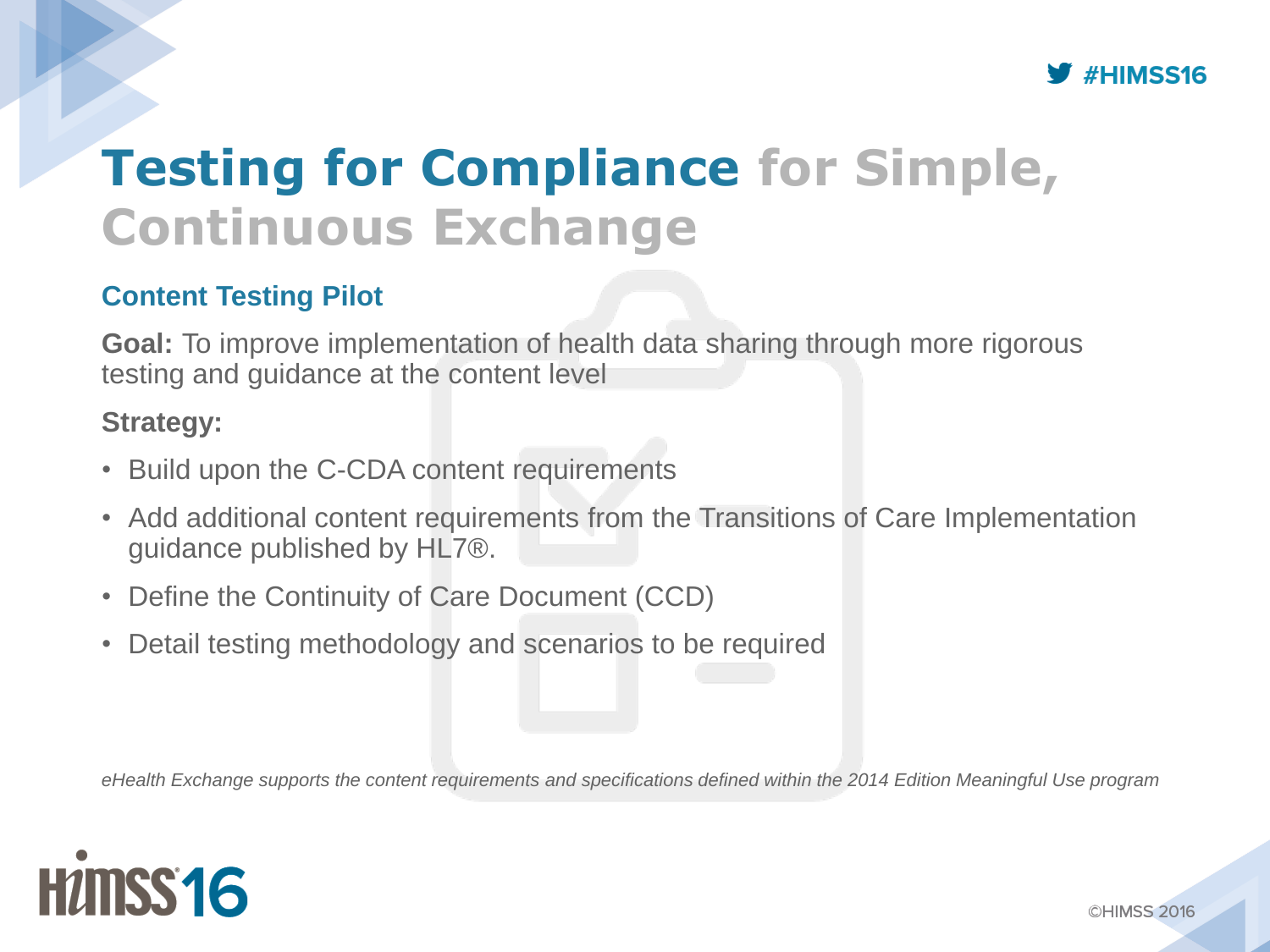

### **Catching FHIR**



### **FHIR Pilot**

- Content interoperability
- Security requirements
- Technical requirements
- Testing



#### **Provider Directory**

- A joint-effort with HL7 Argonaut Project to develop and maintain FHIR-based provider directory
- Intended to be interoperable with IHE HPD directories